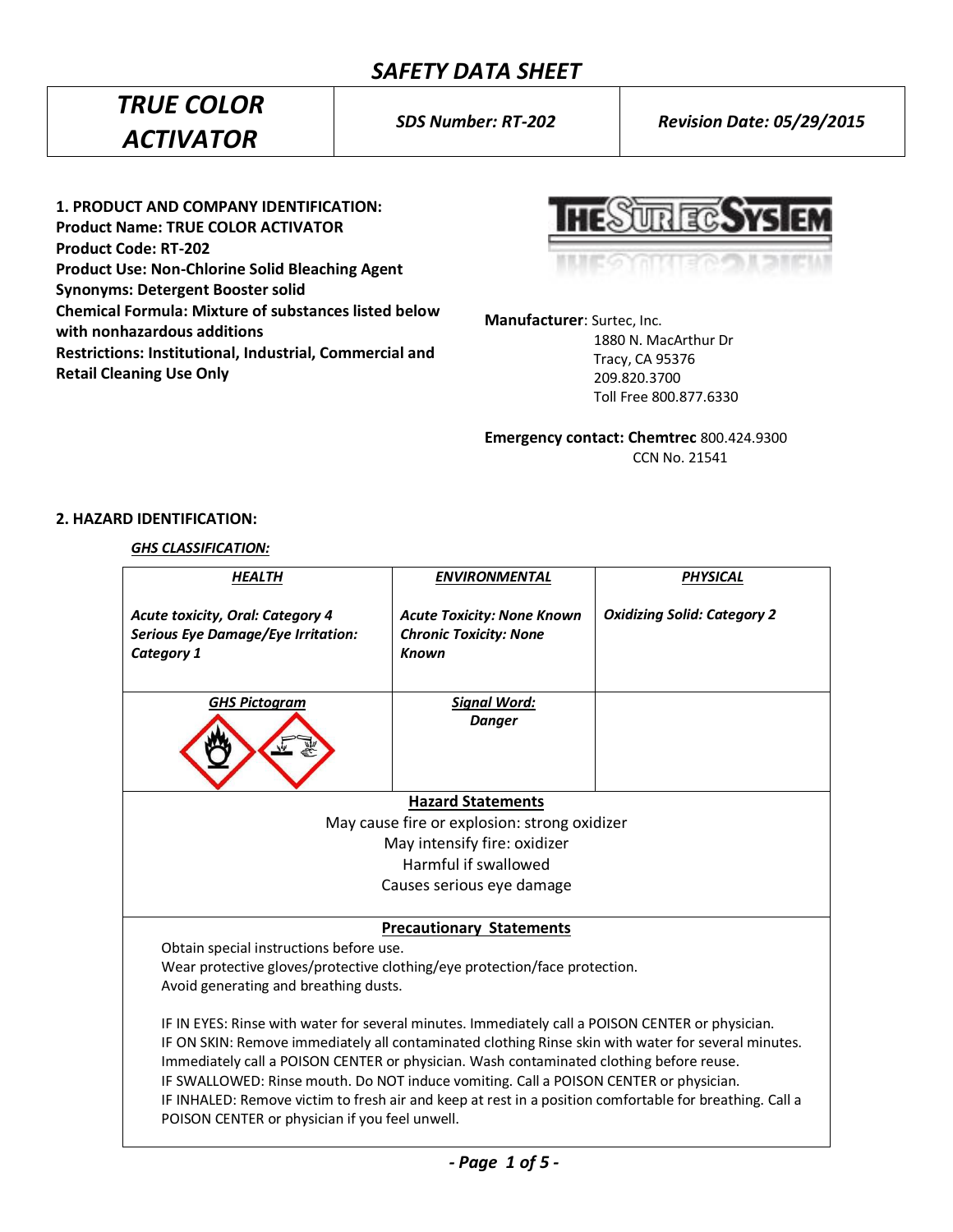# *SAFETY DATA SHEET*

| <b>TRUE COLOR</b> | <b>SDS Number: RT-202</b> | <b>Revision Date: 05/29/2015</b> |
|-------------------|---------------------------|----------------------------------|
| <b>ACTIVATOR</b>  |                           |                                  |
|                   |                           |                                  |

Keep/store away from clothing/combustible materials. Keep away from heat/sparks/open flames/hot surfaces. – No smoking. Store locked up and in original container. Dispose of contents/container in accordance with local regulation.

# **3. COMPOSITION/INFORMATION ON INGREDIENTS:**

| <b>INGREDIENT</b>                                                 | CAS NO.   | <b>PERCENT</b> | <b>HAZARDOUS</b> |  |
|-------------------------------------------------------------------|-----------|----------------|------------------|--|
| SODIUM CARBONATE PEROXYHYDRATE (2:3),<br><b>OXIDIZING</b>         | 7722-84-1 | $20 - 40%$     | YES              |  |
|                                                                   |           |                |                  |  |
|                                                                   |           |                |                  |  |
|                                                                   |           |                |                  |  |
| Exact Percentages are being withheld as trade secret information. |           |                |                  |  |

## **4. FIRST-AID MEASURES:**

*Eye Contact:* Rinse with water for 15 minutes. Remove contact lenses, if present and easy to do. Continue rinsinglifting upper and lower eyelids occasionally. Immediately call a POISON CENTER or physician.

*Skin Contact:* Rinse skin with water for several minutes. If irritation occurs consult a physician.

*Inhalation:* Remove victim to fresh air and keep at rest in a position comfortable for breathing. Call a POISON CENTER or physician.

*Ingestion:* Rinse mouth. Do NOT induce vomiting. Call a POISON CENTER or physician.

## **5. FIRE-FIGHTING MEASURES:**

**Fire Extinguishing media:** Use water spray, CO<sub>2</sub>, extinguishing powder, regular foam.

#### *Hazards during fire-fighting:*

Containers may rupture when exposed to extreme heat. Released oxygen from decomposition may support combustion. *Protective equipment for fire-fighting:*

Wear NFPA-approved self-contained breathing apparatus, helmet, hood, boots and gloves.

## **6. ACCIDENTAL RELEASE MEASURES:**

#### *Personal precautions:*

Use recommended personal protective clothing and equipment.

#### *Environmental precautions:*

Follow all Federal, State and Local regulations when storing and disposing of substances. Do not allow dissolved material to run off of work area, and material should be collected and disposed of in accordance with regulations. Keep product from entering storm drains. Do not allow material to enter sewer or drains. Material is an oxidizer and can increase the flammability of combustible materials. Consult local and federal guidelines for proper disposal of these materials. *Cleanup:*

Sweep or vacuum up then transfer to suitable container for disposal.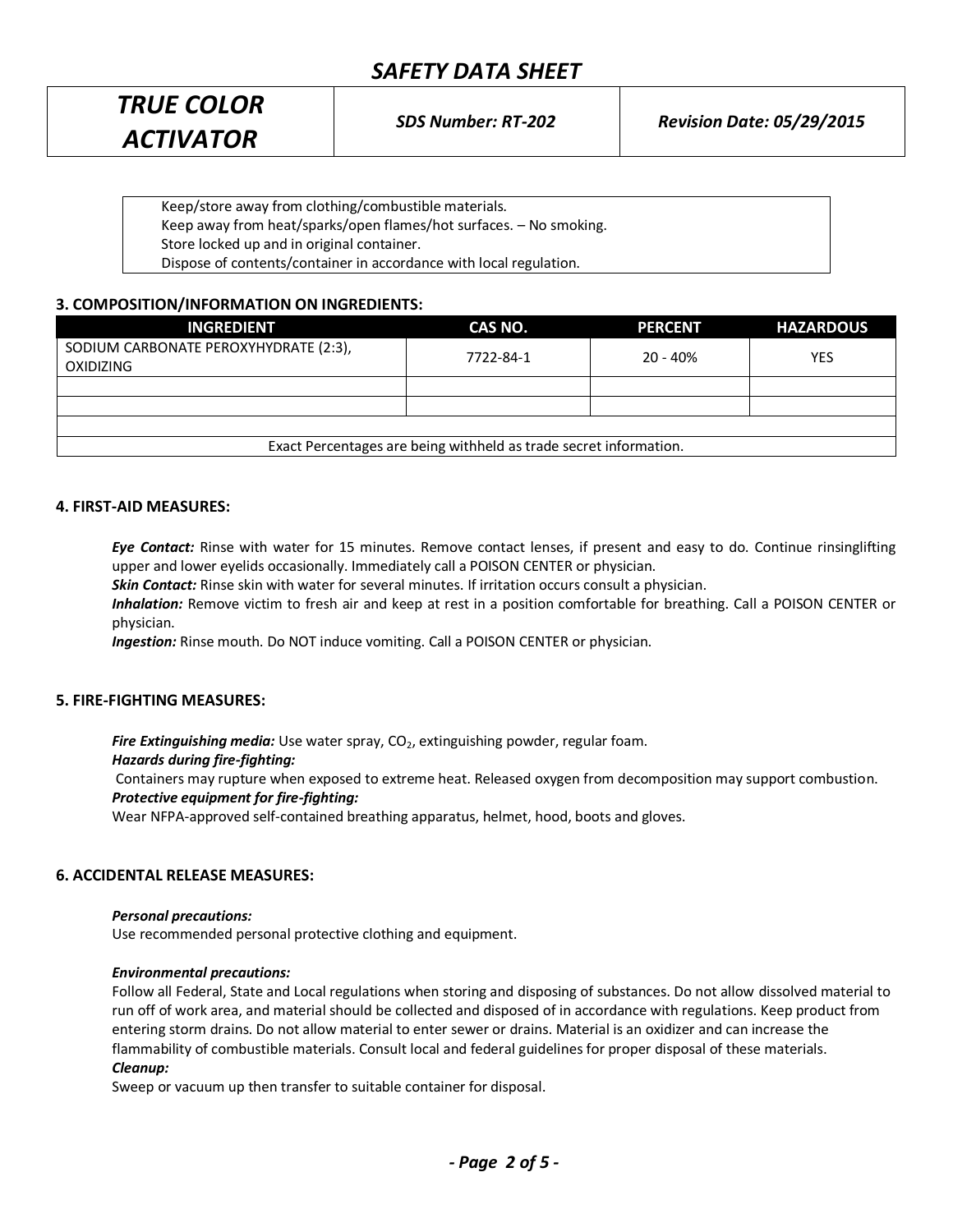*TRUE COLOR ACTIVATOR*

*SDS Number: RT-202 Revision Date: 05/29/2015*

## **7. HANDLING and STORAGE:**

### *Handling:*

**General advice -** No specific measures are necessary provided product and recommended protective clothing/equipment are used correctly. Material contains a strong oxidizer- avoid contact with organic material. Product is used in conjunction with other Surtec products - obtain special instructions before use. Do not mix with other chemicals. This is a commercial product, not intended for home use. Keep out of reach of children.

## *Storage:*

**General advice -** Protect against physical damage. Store in closed, original containers in a cool, well ventilated area. Keep/store away from clothing/combustible materials. Keep away from heat/sparks/open flames/hot surfaces. – No smoking.

## *Shelf Life:*

12 months minimum

## **8. EXPOSURE CONTROLS and PERSONAL PROTECTION:**

#### *Advice on system design:*

Provide local exhaust ventilation to control vapors for published exposure limits.

## *Personal protective equipment (HMIS rating 'B'):*

**Eye protection**: Wear safety glasses with side shields or safety goggles to prevent exposure or full face shield if splash hazard exists.

**Skin protection**: Chemical-resistant gloves. Wear appropriate protective clothing to prevent possible skin contact.

**Respiratory protection**: Not normally required. Avoid generating dusts. Use proper NIOSH-OSHA particulate respirator if ventilation is inadequate.

**General safety and hygiene measures**: Exercise stringent hygiene practices to minimize exposure. This material contains a strong oxidizer which can support combustion. If contact occurs, wash any body part with soap and water immediately. Any organic materials contacted by dissolved product, including clothing and equipment, should be rinsed immediately or washed soon after contact. Wash hands after use, and before eating, drinking or smoking.

#### *Other protective measures:*

Nearby running water on the job site is necessary, should an accident occur.

#### *Exposure Guidelines:*

None

## **9. PHYSICAL and CHEMICAL PROPERTIES:**

| Appearance:                 | White Crystalline Solid   | Flash Point:                     | None                     |
|-----------------------------|---------------------------|----------------------------------|--------------------------|
| Odor:                       | None                      | Upper/Lower Flammability Limits: | No information available |
| pH value:                   | $10.5 \pm 0.1$ (in water) | Relative Density (water):        | 2.16                     |
| Specific gravity:           | $2.14$ (H2O = 1)          | Auto-Ignition Temperature:       | No information available |
| Solidification temperature: | No information available  | Decomposition temperature:       | No information available |
| Freezing/Melting point:     | N/A                       | <b>Partition Coefficient</b>     | No information available |
| Boiling point:              | N/A                       | Odor Threshold                   | No information available |
| Vapor density:              | No information available  | Viscosity:                       | N/A                      |
| Vapor pressure:             | No information available  | <b>Partition Coefficient</b>     | No information available |
| <b>Evaporation Rate:</b>    | No information available  | Solubility in water:             | 100%                     |
| Regulatory VOC:             | N/A                       |                                  |                          |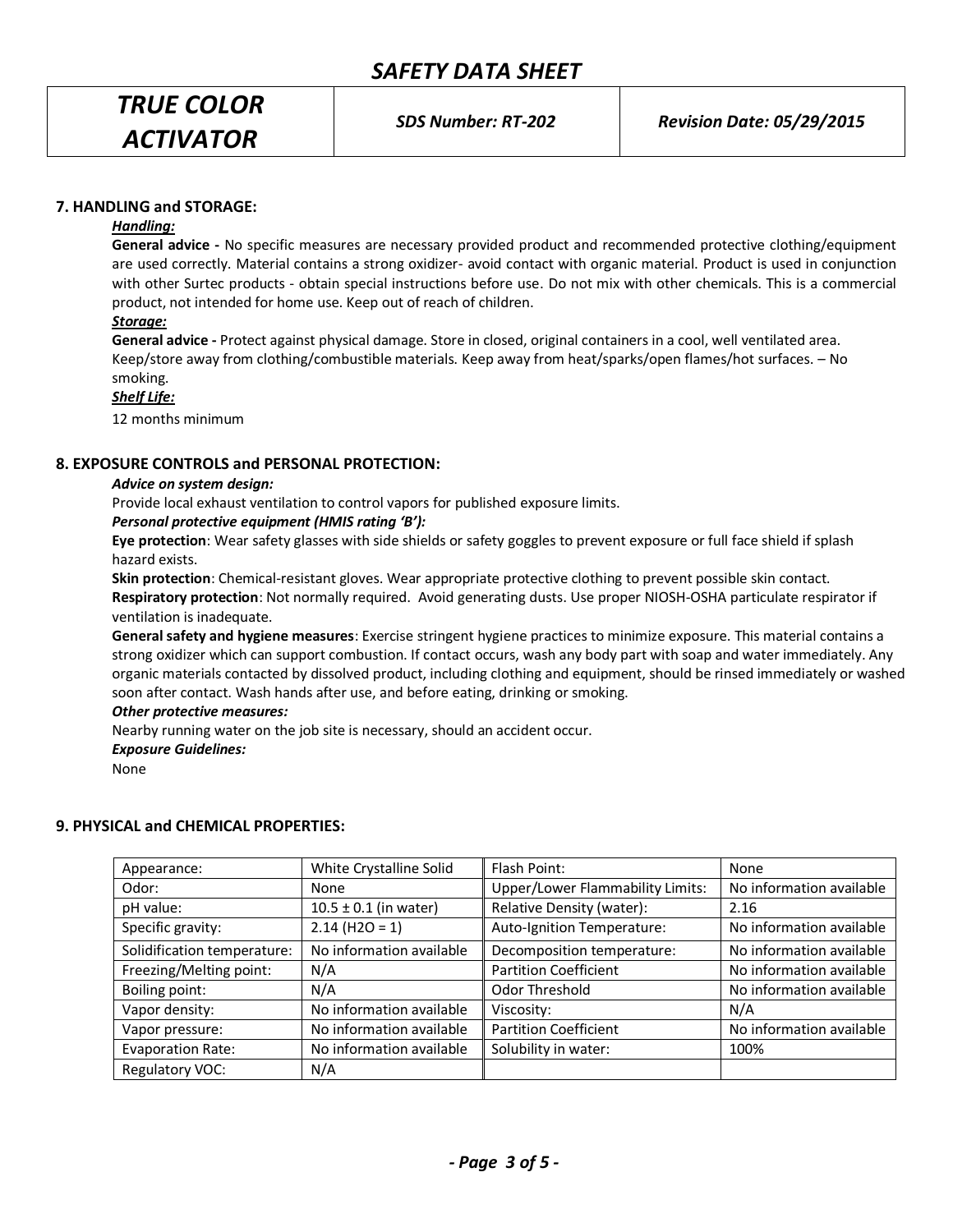# *SAFETY DATA SHEET*

*TRUE COLOR ACTIVATOR*

*SDS Number: RT-202 Revision Date: 05/29/2015*

## **10. STABILITY and REACTIVITY:**

*Conditions to avoid:* Excessive heat, flame and contact with combustible materials. *Substances to avoid:* Strong acids and bases (alkalis), bleach, reducing agents, metals, and organic materials. *Hazardous reactions:* Product is chemically stable, if uncontaminated, under normal conditions of use and storage, but slowly decomposes to release oxygen.

*Decomposition or By-products:* In fire conditions: Decomposes to water and oxygen with rapid heat release. Can decompose violently upon heating

## **11. TOXICOLOGY INFORMATION:**

## *Acute Toxicity(Symptoms):*

**Oral:** Corrosive and irritating to the mouth, throat and stomach. Large doses may cause nausea, vomiting, and diarrhea. **Eye irritation:** Direct contact may cause serious irritation, pain, redness, and possible tissue damage. **Skin irritation:** Can cause redness, pain, blistering and severe skin burns. **Inhalation:** Not a normal route of exposure. Inhalation of dusts can burn mucous membranes and throat. **Sensitization:** Skin: N/A. Respiratory: N/A

#### *Numerical Measures of Toxicity:*

Calculated Acute Toxicity Estimates (ATE) based on available information.

ATEmix (oral): 1034 mg/kg

#### *Chronic Toxicity:*

**Other information:** No carcinogenic substances as defined by ACGIH, IARC, NTP and/or OSHA.

## **12. ECOLOGICAL INFORMATION:**

#### *Biodegradation:*

Test method: Unspecified Analysis method: Unspecified Degree of elimination: Unspecified

#### *Environmental toxicity:*

Acute and prolonged toxicity to fish: Not Established Toxicity to microorganisms: Not Established Other ecotoxicological advice: Not Established

## **14. TRANSPORTATION INFORMATION:**

**DOT: UN/ID No:** 1479 **Proper Shipping Name:** OXIDIZING SOLID, N.O.S., (SODIUM CARBONATE PEROXYHYDRATE) **Hazard Class:** 5.1 **Packing Group:** III